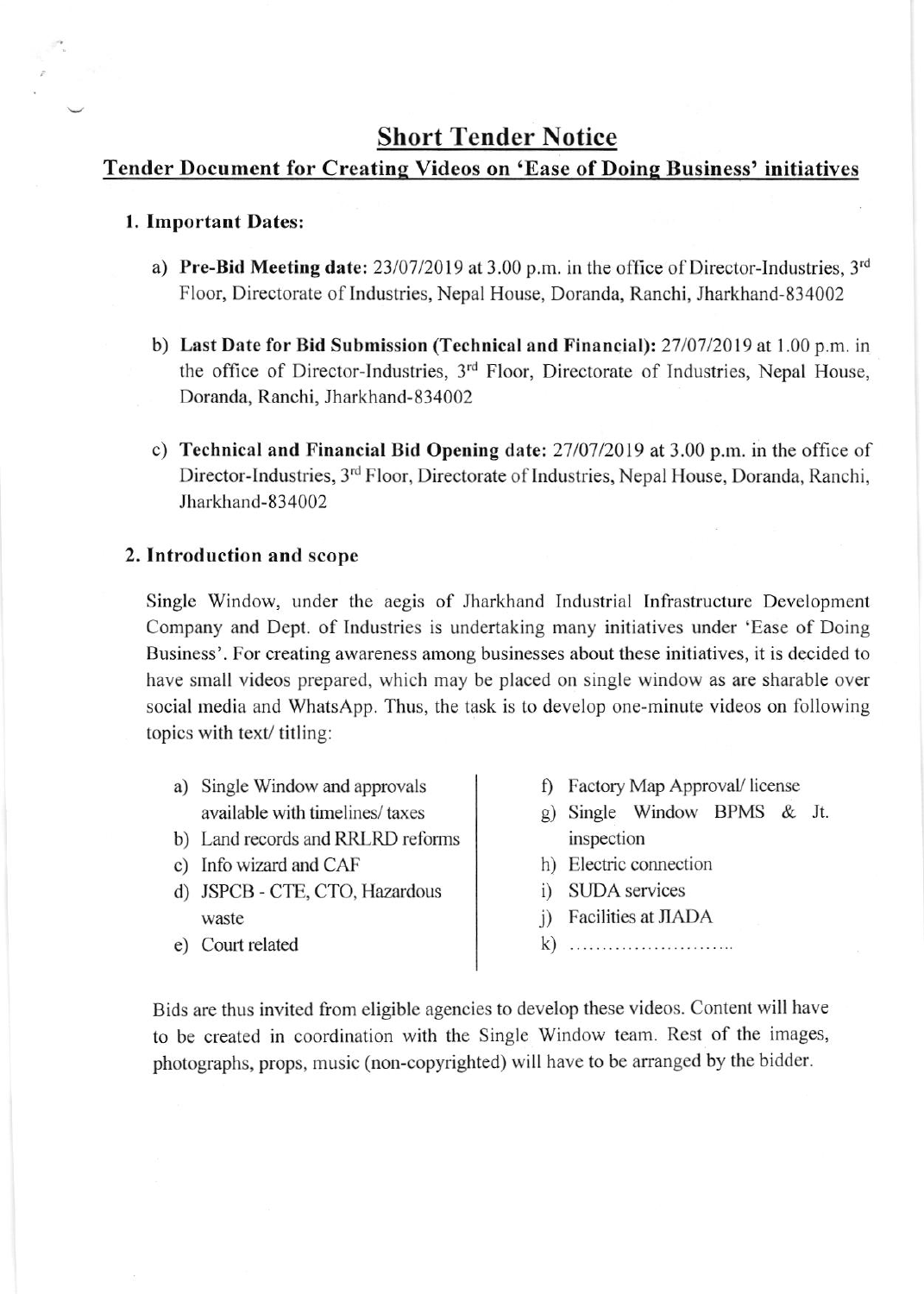## 3. Data sheet

| $\#$           | <b>Stage</b>                                                                                    | <b>Details</b>                                                                                                       |  |  |
|----------------|-------------------------------------------------------------------------------------------------|----------------------------------------------------------------------------------------------------------------------|--|--|
| $\overline{1}$ | Name of the Bid                                                                                 | Selection of agency for Creating Videos on 'Ease of<br>Doing Business' initiatives                                   |  |  |
| $\overline{2}$ | of<br>Time-period<br>contract                                                                   | 4 weeks                                                                                                              |  |  |
| 3              | Method of selection                                                                             | Combined Quality Cum Cost Based Selection<br>(CQCCBS): 70:30                                                         |  |  |
| $\overline{4}$ | <b>Bid Processing Fee</b>                                                                       | Nil                                                                                                                  |  |  |
| 5              | Ernest<br>Money<br>Deposit (EMD)                                                                | As Bank Draft of INR 20,000/- in the name of<br>Director, Industries, Directorate of Industries Payable<br>at Ranchi |  |  |
| 6              | Financial Bid to be<br>submitted together<br>with Technical Bid                                 | Yes                                                                                                                  |  |  |
| $\overline{7}$ | of<br>Name<br>the<br>Authority's official<br>for addressing<br>queries<br>and<br>clarifications | Office of Director Industries, Third Floor, Nepal<br>House, Doranda, Ranchi 834002                                   |  |  |
| 8              | Validity<br>Proposal<br>Period                                                                  | 60 days from Proposal Due Date                                                                                       |  |  |
| 9              | Proposal Language                                                                               | English/Hindi                                                                                                        |  |  |
| 10             | Proposal Currency                                                                               | <b>INR</b>                                                                                                           |  |  |
| 11             | Consortium<br>be<br>to<br>allowed                                                               | No                                                                                                                   |  |  |
| 12             | Sub-contracting<br>is<br>allowed                                                                | No                                                                                                                   |  |  |

дx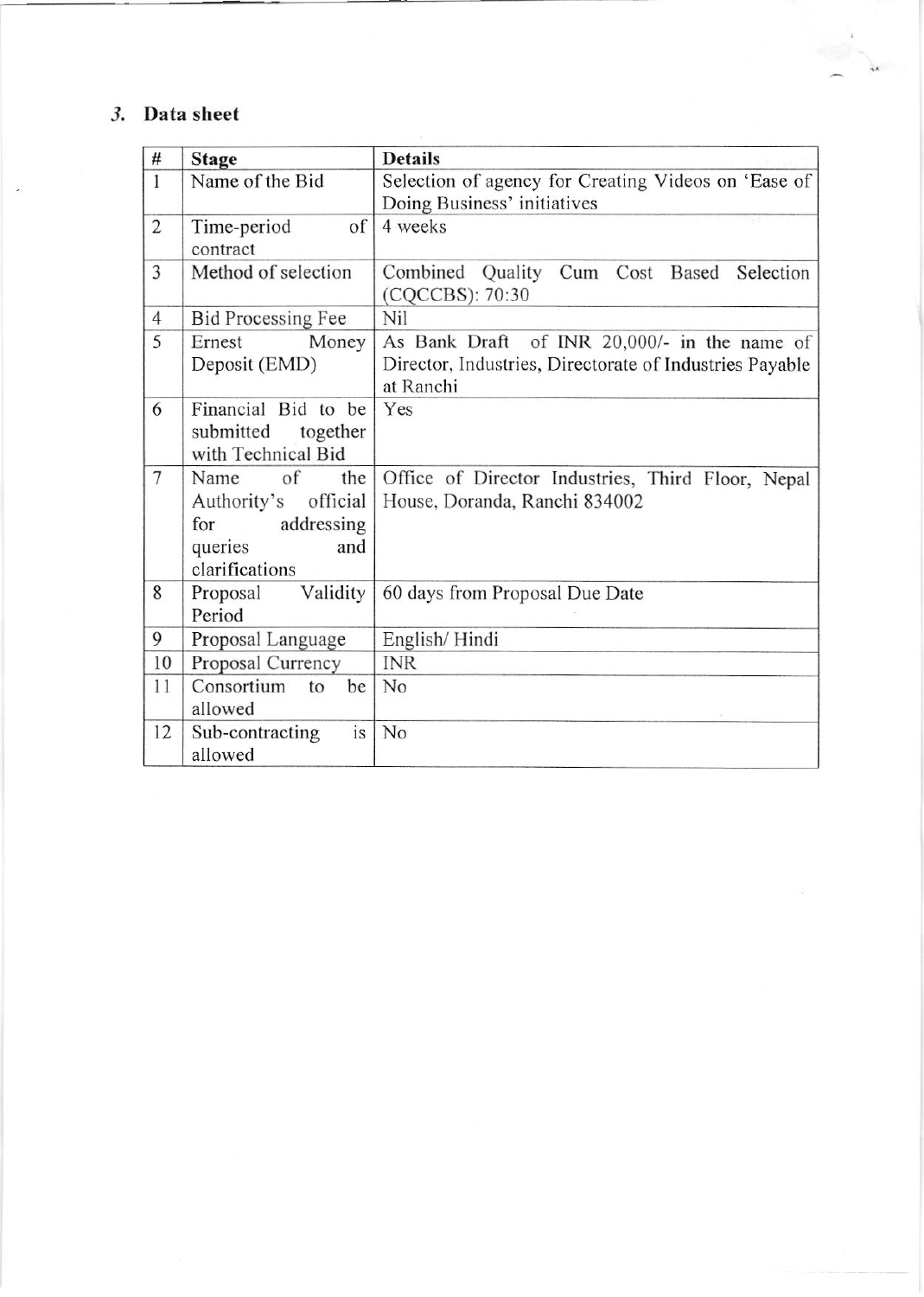#### 4. Technical Evaluation and documents to be submitted

| #                | Criteria                                                                                                                                                                         | <b>Essential document</b><br>required    | <b>Marks</b> |
|------------------|----------------------------------------------------------------------------------------------------------------------------------------------------------------------------------|------------------------------------------|--------------|
|                  | 1. Bidders may be a private, public or government-<br>owned legal entity registered with<br>any<br>government department/ agency                                                 | Copy of Registration<br>certificate      | Nil          |
| $\overline{2}$ . | Bidder is black listed by the any Central/ State<br>Municipal<br>Government/<br>Corporation<br>authority/Government Departments in India on<br>the date of submission of the Bid | Undertaking<br>on<br>bidder's letterhead | Nil          |
| 3.               | Bank Draft/ Pay Order towards EMD/ Bid<br>Security of Rs. 20,000/- (Rupees Twenty<br>Thousand only).                                                                             | <b>EMD</b>                               | Nil          |
| 4.               | The Bidder shall submit an undertaking, Undertaking<br>authorizing the signatory of the Bid and to<br>commit the Bidder, along with submission of<br>Bid                         |                                          | Nil          |
|                  | 5. Proof of Annual Turnover for last three CA certificate<br>financial years                                                                                                     |                                          | Nil          |
| 6.               | Pan Card                                                                                                                                                                         | Copy of PAN Card                         | Nil          |
| 7.               | Service Tax/GST Registration.                                                                                                                                                    | Copy of registration                     | Nil          |
| 8.               | 3 Sample of similar work, as described in the<br>scope<br>(professional quality 20 marks; animation 20<br>marks; professional music 20 marks)                                    | CD/ Pen drive along<br>with work order   | 60           |
| 9.               | Concept of any one video as listed above in<br>scope                                                                                                                             | 2 A4 pages<br>and<br>a<br>presentation   | 40           |

Financial Proposals of only those Applicants who scores at least 60% marks in Technical evaluation will be considered for further process of financial evaluation.

### 5. Financial Evaluation and rates determination

Bidder shall quote the rates as per IPRD rates, which were determined through letter no. 02/2014/3 dated 15.01.2014, IPRD rates will be the upper limits of financial bid evaluation.

### 6. Final Evaluation of Bids

The Bidder shall be selected on the basis of Combined Quality Cum Cost Based Selection (CQCCBS) 70:30 and bidder with highest marks would be awarded the contract.

70 % weightage will be awarded for Technical Evaluation and 30 % weightage will be awarded for Financial Evaluation Technical Bid will be assigned a Technical score (Ts)